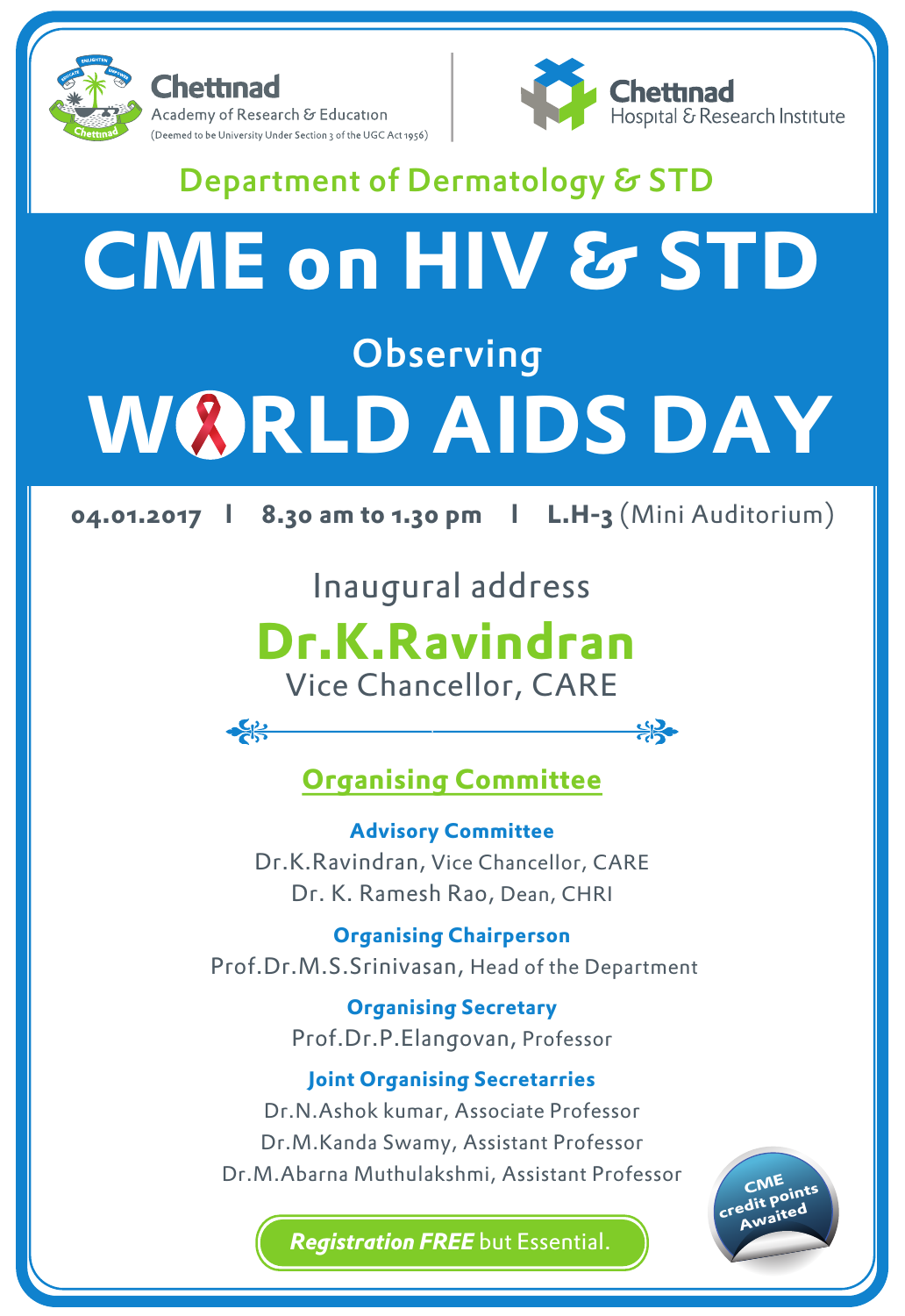| <b>Scientific Programme</b> |                                                                                                                                                                            |
|-----------------------------|----------------------------------------------------------------------------------------------------------------------------------------------------------------------------|
| $08.45$ am $-$ 09.15 am     | Registration<br><b>Session I</b>                                                                                                                                           |
| 09.15 am - 10.15 am         | Quiz on STD & HIV<br>Prof.P.Elangovan   Dr.M.Kanda Swamy                                                                                                                   |
| $10.15$ am $-10.30$ am      | <b>Inaugural Session</b><br>Welcome Address<br>- Prof.Srinivasan.M.S.S<br>Inaugural adress - Dr.K.Ravindran, Vice Chancellor, CARE<br>Vote of thanks<br>- Dr.N.Ashok Kumar |
| 10.30 am - 10.45 am         | Tea<br><b>Session II</b><br>Chairpersons: Prof.Srinivasan.M.S.S<br>Prof.Rajasekaran.D<br>Prof.Meenakshi.N                                                                  |
| $10.45$ am $- 11.30$ am     | <b>Lab. Diagnosis of HIV</b><br>Prof.N.Usman<br>Dept. of Dermatology, Tagore Medical College                                                                               |
| 11.30 am - 12.15 pm         | <b>Dermatological Manifestations in HIV</b><br>Prof.V.Anandan<br>Dept. of Dermatology, Stanley Medical College                                                             |
| 12.15 pm - 01.00 pm         | HIV & TB<br>Prof.R.Sridhar,<br>Supdt. Tambaram Sanatorium Hospital<br><b>Session III</b><br>Dr.M.Abarna Muthulakshmi                                                       |
| 01.00 pm - 01.30 pm         | <b>Elocution Competition on HIV</b><br>For Allied Health Science Students                                                                                                  |
| 01.30 pm                    | Lunch                                                                                                                                                                      |

#### For other details contact:

#### *Dr.P.Elangovan*

Organising Secretary, Professor, Dept. of Dermatology & STD, CHRI. Mobile:+91 99403 42260 l Email : elango7257@gmail.com

#### **Other Organizing Committee Members**

- Dr.S.S.K. Ambigai Dr.R. Malar Nisha Dr.P.Suganthi Dr. M.Madhumitha Dr. D.Manjumeena Dr.M. Prem kumar
- Dr.S. Soundarya Mr.Kishor karan.K Miss.Puviarasi.S Miss.Shalini.R Miss.Bhavana.P.S Miss.Asmitha.M
- Miss. Iswarya.B Miss.Kiruba.M Miss.Madhu sri.V Miss.Pavithra.P Mr.Sathishwaran .K